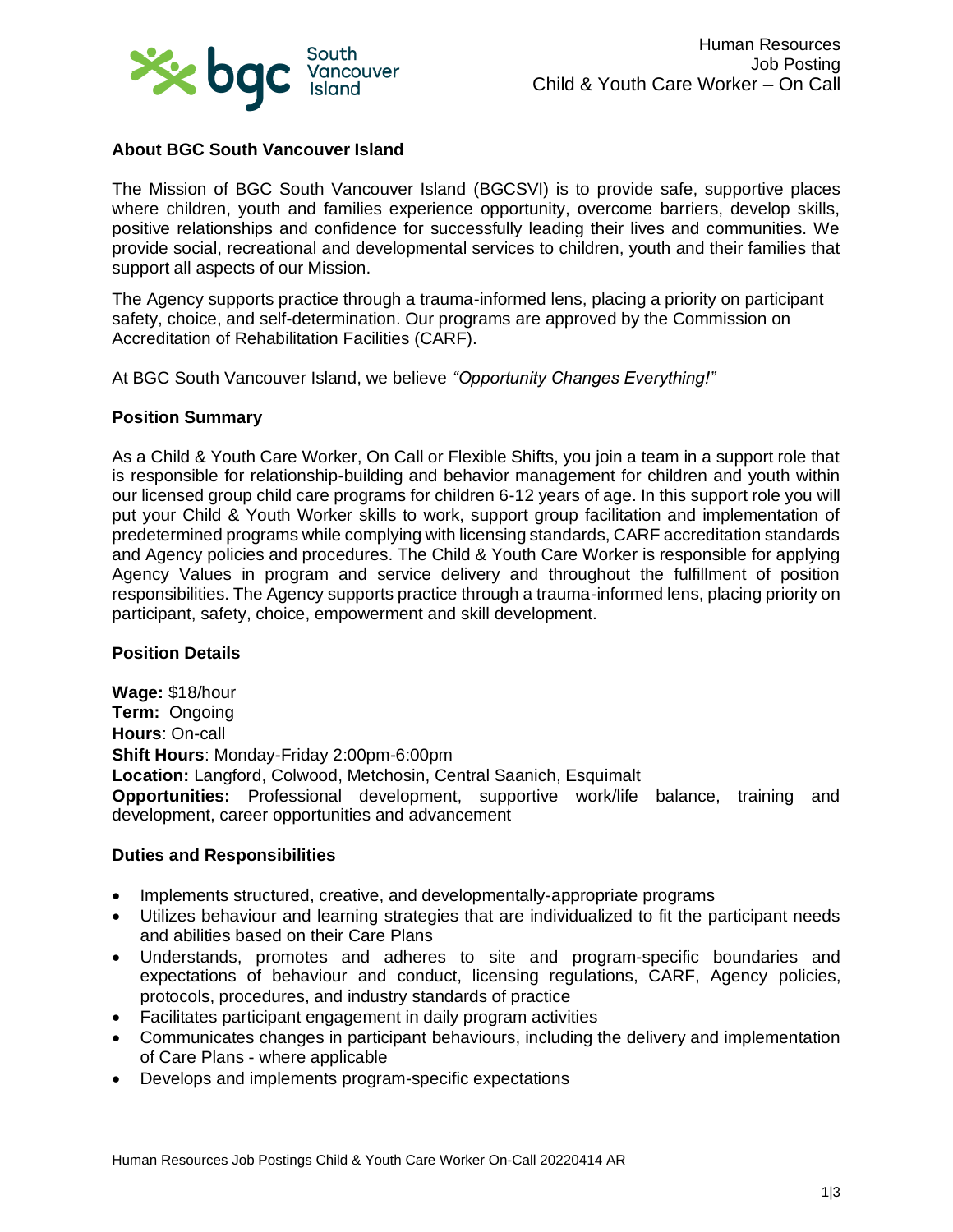

- Employs preventative strategies and uses a strength-based approach when interacting with participants
- Actively engages and role models positive behaviours when leading activities
- Utilizes learning theory approach (visual, verbal and tactile/experiential) when interacting with participants
- Provides direct supervision and sets healthy boundaries including physical, environmental, emotional, psychological, and social to ensure participants safety
- Contributes to the implementation and/or development of innovative age-appropriate programs
- Assists with overseeing all daily operations in designated program area
- Participates in program evaluations and surveys as directed by the Supervisor
- Adheres to Program and Agency Covid-19 Health & Safety Protocols
- Role models and promotes clear, consistent, professional communication and relationshipbuilding among staff, parents/guardians and other community professionals
- Liaises between staff, families, Supervisor and other internal Agency contacts when necessary for resource referrals
- Implements appropriate protocols and procedures when conflict arises within the staff team, supervisor, participants, and/or families

# **Desired Qualifications**

- **Applicants must be 19 years or older** as per licencing regulations
- Relevant Post-Secondary Degree in Recreation, Education, Child & Youth Care, Social Work *or* equivalent combination of education and experience
- Minimum of 20 hours of training or courses in one of the following areas: child development, guidance, health and safety, or nutrition
- Current First Aid & CPR C certification (or willing to attain)
- Class 4 Driver's License an asset or ability to obtain
- Successful Criminal Record Check
- This position requires proof of double COVID-19 vaccination
- *Additional Consideration Will Be Given To Those Who Have:*
- A minimum of one-year experience working with children and youth ages 5-12 (camp or licensed child care setting an asset)
- Positive Behavior Support Knowledge
- A demonstrated ability to implement daily activities and events for children in an exciting and engaging manner
- A demonstrated experience in relationship building and working with diverse family systems
- The ability to effectively communicate within a team setting

# **To Apply**

- *Please submit your resume and cover letter to [employment@bgcsvi.org](mailto:employment@bgcsvi.org) indicating which position you are applying for in your email subject line* and clearly demonstrating how your experience and qualifications relate to this position
- In the first line of your cover letter, please use our tag line *"Opportunity Changes Everything"*
- The job posting will remain open until the position is filled. We thank all who apply. Only shortlisted candidates will be contacted.